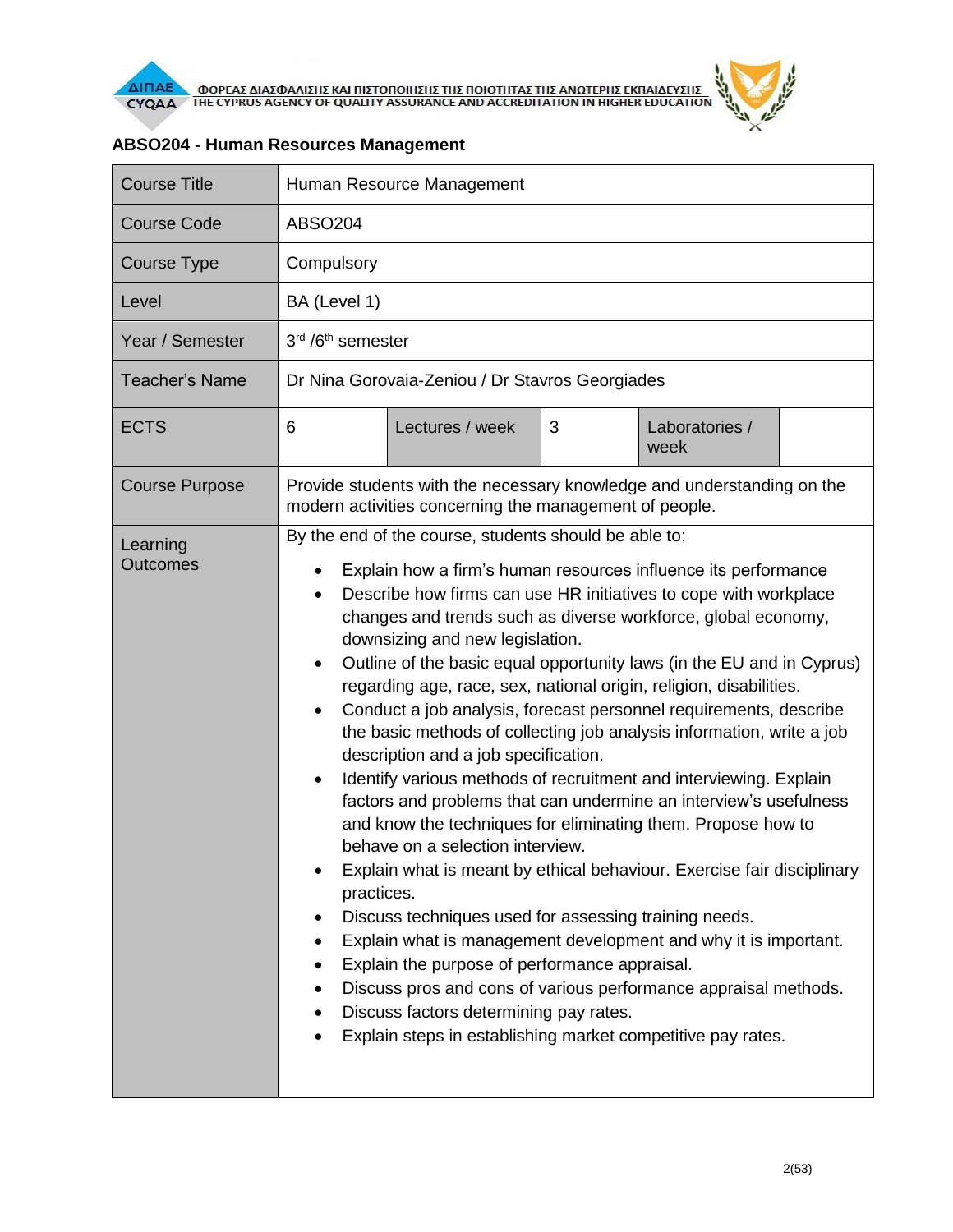



| Prerequisites         | <b>ABSO104</b>                                                                                                                                                                                                                                                                                                                                                                                                                                               | Co-requisites | None |  |
|-----------------------|--------------------------------------------------------------------------------------------------------------------------------------------------------------------------------------------------------------------------------------------------------------------------------------------------------------------------------------------------------------------------------------------------------------------------------------------------------------|---------------|------|--|
| <b>Course Content</b> | Chapter 1: Managing Human Resources Today                                                                                                                                                                                                                                                                                                                                                                                                                    |               |      |  |
|                       | What is HRM? Why is HR management important to all managers? Line<br>versus staff authority. Line managers' HRM responsibilities. The changing<br>environment and duties of HR management. The strategic role of HRM                                                                                                                                                                                                                                         |               |      |  |
|                       | Chapter 2: Managing equal opportunity and diversity                                                                                                                                                                                                                                                                                                                                                                                                          |               |      |  |
|                       | Selected equal employment opportunity laws. Sexual harassment. Proving<br>sexual harassment. Court decisions. Bona fide occupational qualification.<br>Business necessity. Illustrative discriminatory employment practices.<br>Managing diversity.                                                                                                                                                                                                          |               |      |  |
|                       | Chapter 3 Personnel planning and recruitment.                                                                                                                                                                                                                                                                                                                                                                                                                |               |      |  |
|                       | What is job analysis? Methods of collecting job analysis information. Writing<br>job descriptions. Writing job specifications. Competency-based job analysis.<br>The recruitment and selection process. Workforce planning and forecasting.<br>Strategy and workforce planning. How to forecast personnel needs.<br>Forecasting the supply of internal candidates. Forecasting the supply of<br>outside candidates. Equal opportunity and application forms. |               |      |  |
|                       | Chapter 4: Testing and selecting employees                                                                                                                                                                                                                                                                                                                                                                                                                   |               |      |  |
|                       | The basics of testing and selecting employees. Reliability. Validity. Ethical<br>and legal questions in testing. Using tests at work. Management<br>assessment centres. Interviewing prospective employees. Types of<br>selection interviews. How to avoid common interviewing mistakes.<br>Guidelines for conducting an interview.                                                                                                                          |               |      |  |
|                       | Chapter 5: Training and developing employees                                                                                                                                                                                                                                                                                                                                                                                                                 |               |      |  |
|                       | Employee orientation. Types of programs. The training and development<br>process.                                                                                                                                                                                                                                                                                                                                                                            |               |      |  |
|                       | Training techniques.                                                                                                                                                                                                                                                                                                                                                                                                                                         |               |      |  |
|                       | Chapter 6: Performance management and appraisal                                                                                                                                                                                                                                                                                                                                                                                                              |               |      |  |
|                       | Basic concepts in performance management. Defining the employee's goals<br>and work efforts. An introduction to appraising performance                                                                                                                                                                                                                                                                                                                       |               |      |  |
|                       | <b>Chapter 7: Compensating employees</b>                                                                                                                                                                                                                                                                                                                                                                                                                     |               |      |  |
|                       | Some important compensation laws. How unions influence compensation<br>decisions                                                                                                                                                                                                                                                                                                                                                                             |               |      |  |